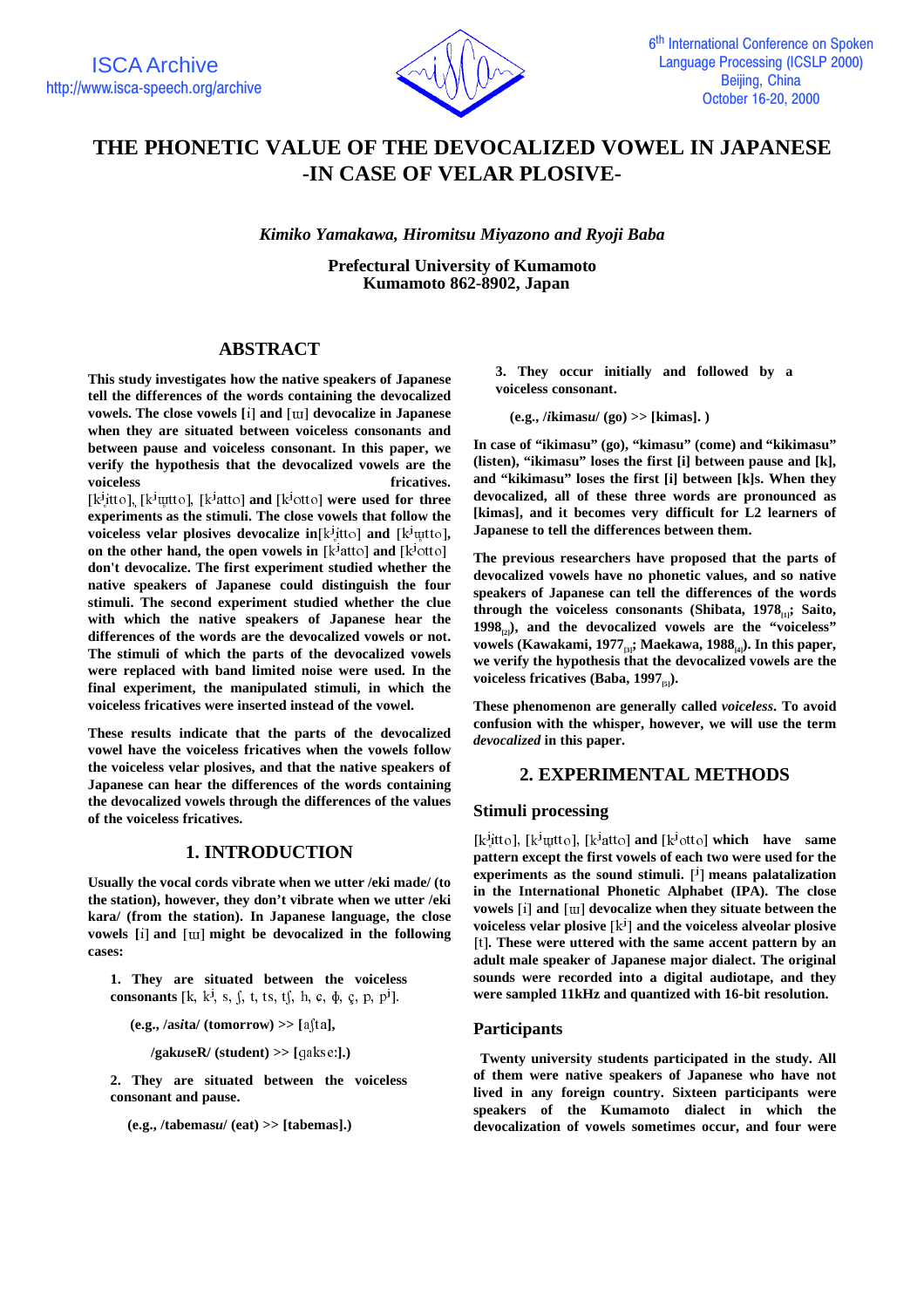**speakers of the Kansai dialect in which they don't occur** very often (Sugito 1998a<sub>60</sub>).

### **Stimuli presentation**

**The stimuli were presented at a comfortable listening level (adjusted by the participants and us) through headphone to individual situated in a quiet room. The participants were asked to choose the answer from the choice "kyatto", "kitto", "kyutto" and "kyotto" on the answer sheet. In these experiments, the stimuli were repeated 10 times, and were randomly interspersed on 4 sets. (A set has 10 items.)**

# **3. PERCEPTION OF THE DEVOCALIZED VOWELS (EXP.1)**

**This experiment studied whether native speakers of Japanese could distinguish the four stimuli.**

#### **Stimuli**

**The four original sound stimuli**  $[k^j$ atto],  $[k^j$ itto],  $[k^j$ utto]

**and**  $[k^j \circ tt \circ]$  were presented.

### **Result and discussion**

**As the percentage of answers in Figure 1 indicates, the performances were accurate when** [k<sup>j</sup>atto] and [k<sup>j</sup>otto] **which have the non-devocalized vowels were presented, and when**  $[k^j$ <sup>i</sup>tto] and  $[k^j$ **utto] which have the devocalized vowels were presented, the performances were highly accurate. From this, we can observe that the stimuli**  $\lfloor k^{\frac{1}{2}} \right]$ and  $[k^j$ <sup>otto</sup>] whose vowels were not devocalized could be **perceived never a mistake. In the similar way the stimuli**  $[k^j$ itto] and  $[k^j$ utto] whose vowels were devocalized can be **perceived at large percentage ([k<sup>j</sup><sub>I</sub>tto] 98% and [k<sup>j</sup>uitto] 99.4%).**

**This experiment indicates no significant difference between the native speakers of the Kumamoto dialect and the natives of the Kanasai (F (19,60) =2.22, p >.01). It was found that native speakers of Japanese could tell the difference of the parts of the devocalized vowels.**



**Figure 1: The percentages of the answers in Exp.1 Y- axis shows the percentages of responses, and X-axis shows the stimuli. It shows that the percentages of the words which is chosen for the stimuli.** 

# **4. PERCEPTION OF THE VOICELESS CONSONANTS (EXP.2)**

**This experiment studied whether the clue with which native speaker of Japanese hear the differences of the words are the devocalized vowels or not.**

#### **Stimuli**

**The original sound stimuli were analyzed using Multi-Speech by KAY Elemetrics Corp., and the vowels ware decided from a dual spectrogram and waveform. The parts of the vowel were replaced with white noise. Figure 2 shows the waveforms of the original sound [k<sup>j</sup><sub>1</sub>tto] and the manipulated sound.**



**Figure 2: The waveforms of the original sound**  $\lceil k^j \cdot k^j \rceil$  **(top) and the manipulated sound (bottom).**

### **Result and Discussion**

**As figure 2 shows, the participants chose "kitto" for each stimulus. The participants could not tell the difference of the stimuli. It was expected that there would be no perceptive differences among the stimuli when the parts of the vowels were replaced with white noise. This experiment indicated no significant differences among the four stimuli**  $(F_{(3,76)} = 4.05, p < .01)$ . It was found that native speakers of **Japanese perceived the stimuli through the sounds of the parts of the vowels and not through the voiceless consonants.**



**Figure 2: The percentage of the answer in Exp.2**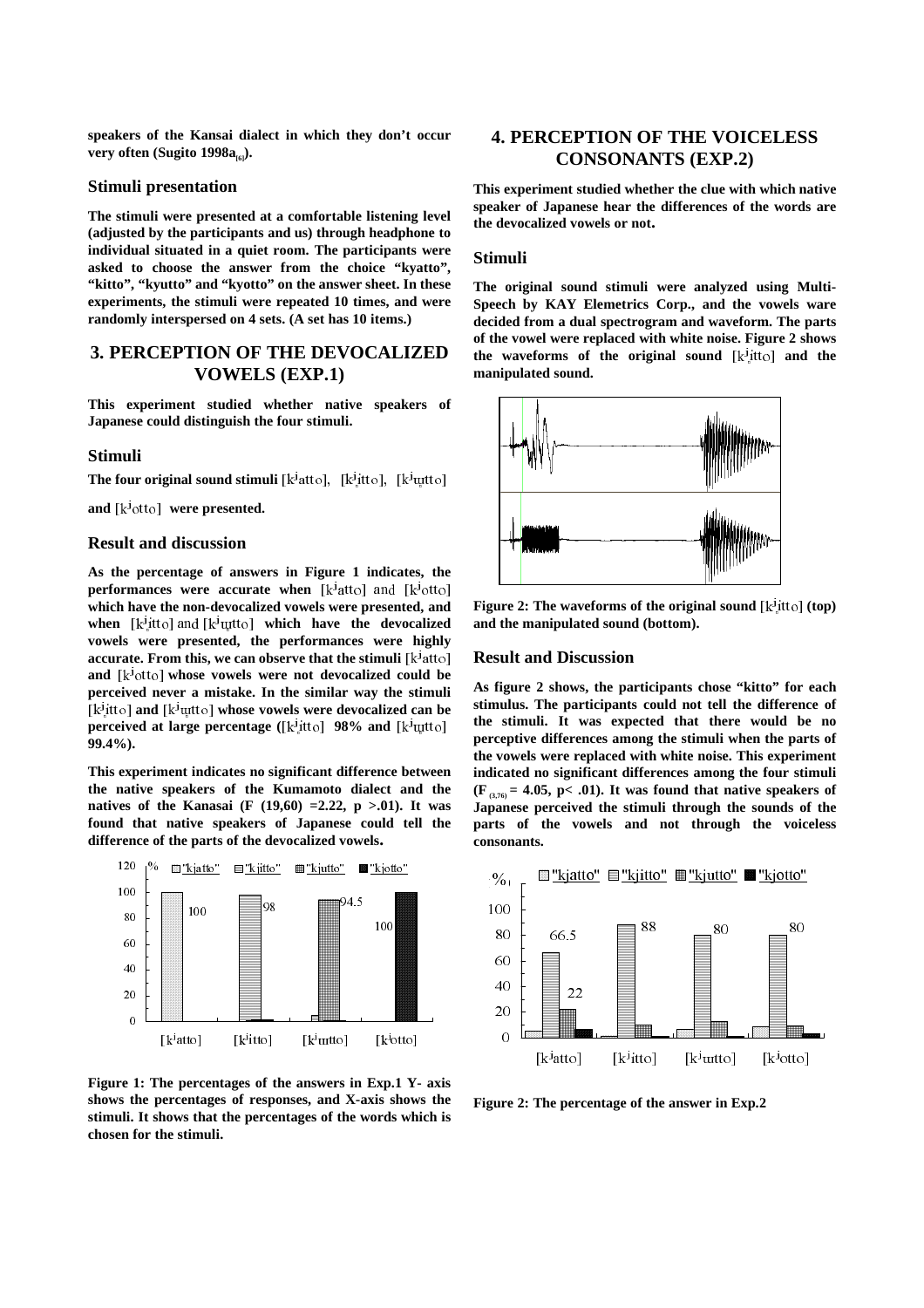| <b>Stimulus</b>        | [kʲ] | <b>Vowel</b> | tt  | 0   | <b>Duration</b> |
|------------------------|------|--------------|-----|-----|-----------------|
| [k <sup>j</sup> atto]  | 24   | 129          | 339 | 193 | 730             |
| [k <sup>j</sup> it to] | 19   | 99           | 391 | 160 | 719             |
| [k <sup>j</sup> utto]  | 40   | 116          | 358 | 171 | 721             |
| [k <sup>j</sup> otto]  | 14   | 138          | 401 | 142 | 744             |

**Table 1: the duration of the vowel and consonants**

**After the presentation, we had interviewed the participants. Some participants distinguished the vowels by means of the differences of the duration of the vowels, which replaced with white noise. They answered that the stimulus with the longest vowel (noise) was [k<sup>j</sup>utto]**, and the stimulus with **shortest vowel (noise) was [k<sup>j</sup><sub>1</sub>tto] with confidence. As table 1 shows, in practice, the stimulus which was the longest vowel is**  $[k^j$ <sup>otto</sup>]. It is assumed that the duration of the **devocalized vowels are perceived differently from the physical duration by participants.**

### **5. PERCEPTION OF THE VOICELESS FRICATIVE (EXP.3)**

**Baba** (1997) showed that /ki/ is pronounced as  $[k^j \ceta]$  when the vowel was devocalized, and /kyu/ pronounced as  $[k^j c^{\gamma}]$ . <sup>[Y</sup>] means velarization in the IPA. In this experiment, we **verified Baba's hypothesis: the phonetic value of the devocalized vowels are the voiceless fricatives.**

#### **Stimuli**

The part of  $[a]$  in  $[k^j$ <sup>atto</sup>] of the original was cut off. Then **the voiceless fricatives**  $\lbrack \varsigma \rbrack$  and  $\lbrack \varsigma^{\gamma} \rbrack$  were uttered by an adult **male speaker of Japanese standard dialect was inserted. Each of the vowel [a] and [o] which were uttered by the same pattern were inserted.**

**All of these fricatives and vowels had the same duration, and the experiment was not affected by the differences between the duration of the sounds. Figure 4 shows the SPG of the manipulated stimuli.**





# [katto]



**figure 4: The SPG of the manipulated stimuli**

### **Result and Discussion**

**As the figure 5 shows, the manipulated stimuli were perceived at a large parentage as the original stimuli, even though the devocalized vowels were replaced by the voiceless fricatives. The stimulus with the voiceless fricative [**%**] was perceived as "kitto" at 99% and the stimulus with** =%? **was perceived as "kyutto" at 97%. The result of experiment showed that the participants could tell the differences of the manipulated stimuli just like the original stimuli.**